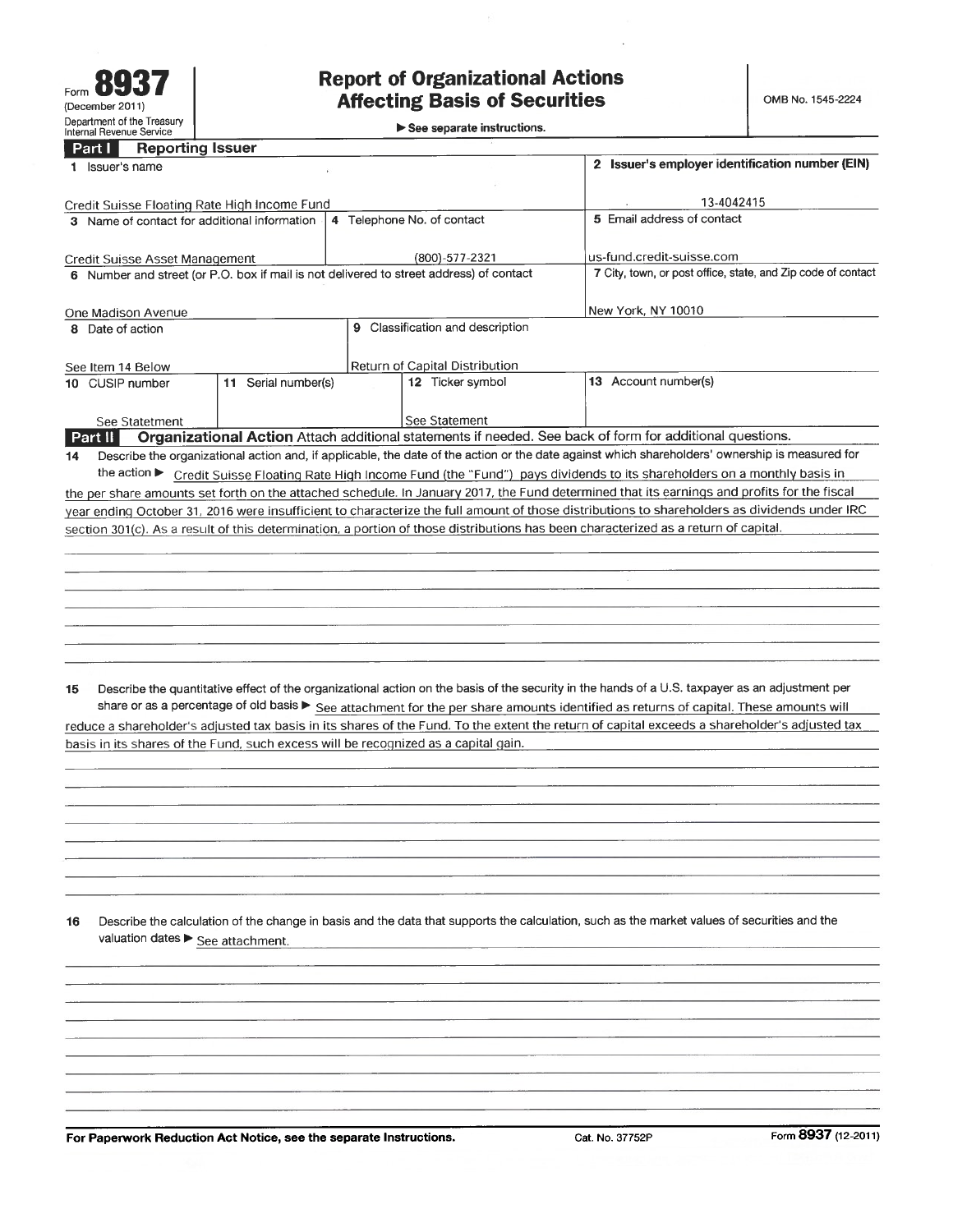|                 | Form 8937 (Rev. 12-2011)                                                                                                                                     |                      |                                     | Page 2                                |
|-----------------|--------------------------------------------------------------------------------------------------------------------------------------------------------------|----------------------|-------------------------------------|---------------------------------------|
| Part II         | <b>Organizational Action (continued)</b>                                                                                                                     |                      |                                     |                                       |
|                 |                                                                                                                                                              |                      |                                     |                                       |
| 17              | List the applicable Internal Revenue Code section(s) and subsection(s) upon which the tax treatment is based $\blacktriangleright$                           |                      |                                     |                                       |
|                 | IRC Section 301(c)(2), Section 316(a), Section 316(b)(4)                                                                                                     |                      |                                     |                                       |
|                 |                                                                                                                                                              |                      |                                     |                                       |
|                 |                                                                                                                                                              |                      |                                     |                                       |
|                 |                                                                                                                                                              |                      |                                     |                                       |
|                 |                                                                                                                                                              |                      |                                     |                                       |
|                 |                                                                                                                                                              |                      |                                     |                                       |
|                 |                                                                                                                                                              |                      |                                     |                                       |
|                 |                                                                                                                                                              |                      |                                     |                                       |
|                 |                                                                                                                                                              |                      |                                     |                                       |
|                 |                                                                                                                                                              |                      |                                     |                                       |
|                 |                                                                                                                                                              |                      |                                     |                                       |
|                 |                                                                                                                                                              |                      |                                     |                                       |
|                 |                                                                                                                                                              |                      |                                     |                                       |
|                 |                                                                                                                                                              |                      |                                     |                                       |
|                 |                                                                                                                                                              |                      |                                     |                                       |
| 18              | Can any resulting loss be recognized? > Not applicable.                                                                                                      |                      |                                     |                                       |
|                 |                                                                                                                                                              |                      |                                     |                                       |
|                 |                                                                                                                                                              |                      |                                     |                                       |
|                 |                                                                                                                                                              |                      |                                     |                                       |
|                 |                                                                                                                                                              |                      |                                     |                                       |
|                 |                                                                                                                                                              |                      |                                     |                                       |
|                 |                                                                                                                                                              |                      |                                     |                                       |
|                 |                                                                                                                                                              |                      |                                     |                                       |
|                 |                                                                                                                                                              |                      |                                     |                                       |
|                 |                                                                                                                                                              |                      |                                     |                                       |
|                 |                                                                                                                                                              |                      |                                     |                                       |
|                 |                                                                                                                                                              |                      |                                     |                                       |
|                 |                                                                                                                                                              |                      |                                     |                                       |
|                 |                                                                                                                                                              |                      |                                     |                                       |
|                 |                                                                                                                                                              |                      |                                     |                                       |
|                 |                                                                                                                                                              |                      |                                     |                                       |
|                 |                                                                                                                                                              |                      |                                     |                                       |
| 19              | Provide any other information necessary to implement the adjustment, such as the reportable tax year > The reportable year is fiscal year                    |                      |                                     |                                       |
|                 | ending October 31, 2016.                                                                                                                                     |                      |                                     |                                       |
|                 |                                                                                                                                                              |                      |                                     |                                       |
|                 |                                                                                                                                                              |                      |                                     |                                       |
|                 |                                                                                                                                                              |                      |                                     |                                       |
|                 |                                                                                                                                                              |                      |                                     |                                       |
|                 |                                                                                                                                                              |                      |                                     |                                       |
|                 |                                                                                                                                                              |                      |                                     |                                       |
|                 |                                                                                                                                                              |                      |                                     |                                       |
|                 |                                                                                                                                                              |                      |                                     |                                       |
|                 |                                                                                                                                                              |                      |                                     |                                       |
|                 |                                                                                                                                                              |                      |                                     |                                       |
|                 |                                                                                                                                                              |                      |                                     |                                       |
|                 |                                                                                                                                                              |                      |                                     |                                       |
|                 |                                                                                                                                                              |                      |                                     |                                       |
|                 | Under penalties of perjury, I declare that I have examined this return, including accompanying schedules and statements, and to the best of my knowledge and |                      |                                     |                                       |
|                 | belief, it is true, correct, and complete. Declaration of preparer (other than officer) is based on all information of which preparer has any knowledge.     |                      |                                     |                                       |
| <b>Sign</b>     |                                                                                                                                                              |                      |                                     |                                       |
| <b>Here</b>     | Signature $\blacktriangleright$                                                                                                                              |                      | Date $\blacktriangleright$          |                                       |
|                 |                                                                                                                                                              |                      |                                     |                                       |
|                 | Print your name ► Laurie Pecha                                                                                                                               |                      |                                     |                                       |
|                 | Print/Type preparer's name                                                                                                                                   | Preparer's signature | Title $\blacktriangleright$<br>Date | Chief Financial Officer               |
| Paid            |                                                                                                                                                              |                      |                                     | <b>PTIN</b><br>Check $\vert \vert$ if |
| <b>Preparer</b> |                                                                                                                                                              |                      |                                     | self-employed                         |
| <b>Use Only</b> | Firm's name<br>▶                                                                                                                                             |                      |                                     | Firm's EIN ▶                          |
| Sand Form       | Firm's address ▶                                                                                                                                             |                      |                                     | Phone no.                             |

Send Form 8937 (including accompanying statements) to: Department of the Treasury, Internal Revenue Service, Ogden, UT 84201-0054